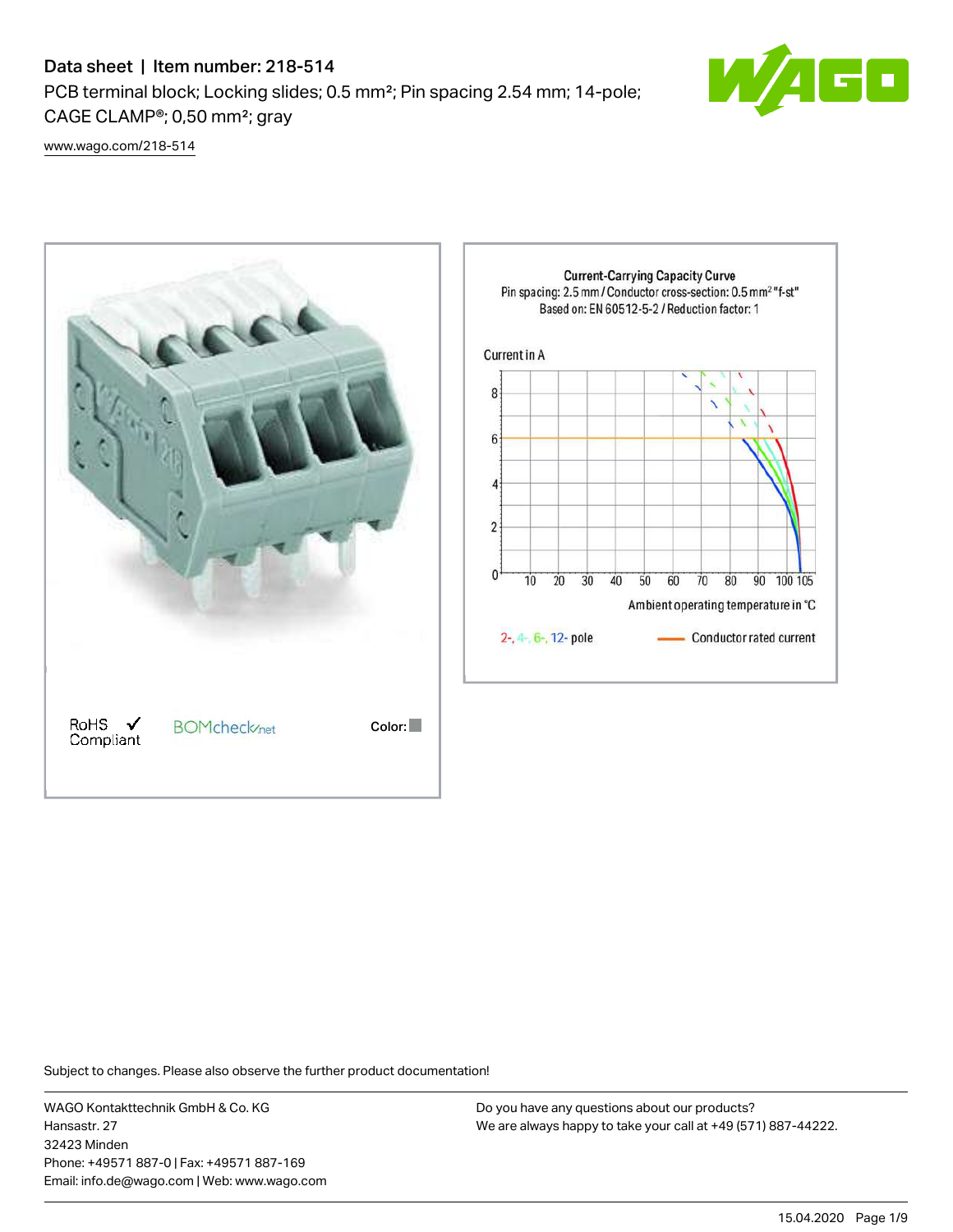



#### Item description

- $\blacksquare$ Terminal strips are just 8.1 mm tall and feature an innovative, locking slide-actuated CAGE CLAMP®
- $\blacksquare$ Several clamping units can be held open simultaneously
- $\blacksquare$ Easily terminate stranded conductors in

tight spaces (e.g., bus connectors)

#### Data

### Electrical data

#### Ratings per IEC/EN 60664-1

| Ratings per                     | IEC/EN 60664-1 |
|---------------------------------|----------------|
| Rated voltage (III / 3)         | 80 V           |
| Rated impulse voltage (III / 3) | $2.5$ kV       |
| Rated voltage (III / 2)         | 160 V          |
| Rated impulse voltage (III / 2) | $2.5$ kV       |

Subject to changes. Please also observe the further product documentation!

WAGO Kontakttechnik GmbH & Co. KG Hansastr. 27 32423 Minden Phone: +49571 887-0 | Fax: +49571 887-169 Email: info.de@wago.com | Web: www.wago.com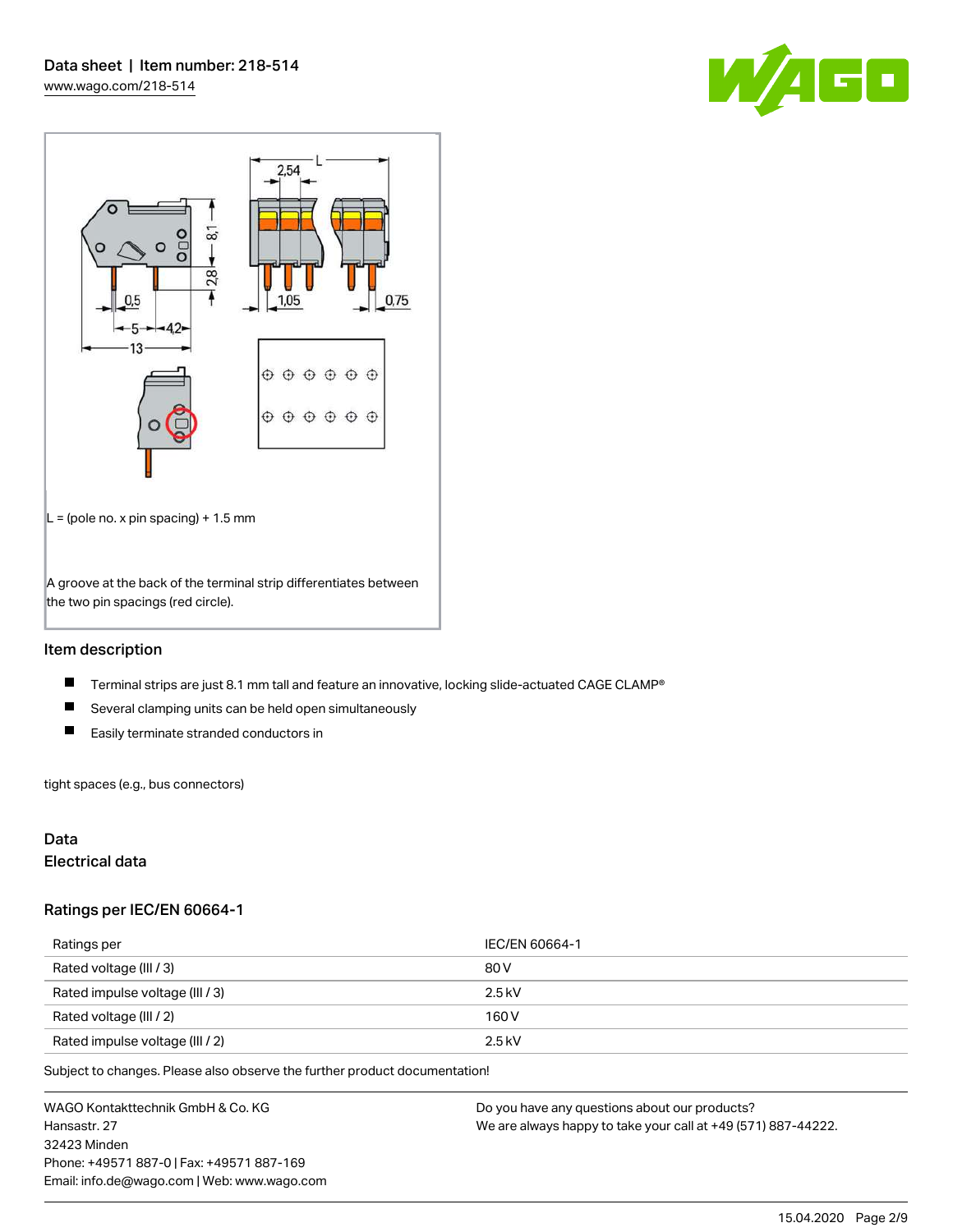[www.wago.com/218-514](http://www.wago.com/218-514)



| Rated voltage (II / 2)         | 320 V                                                                 |
|--------------------------------|-----------------------------------------------------------------------|
| Rated impulse voltage (II / 2) | 2.5 kV                                                                |
| Rated current                  | 6 A                                                                   |
| Legend (ratings)               | $(III / 2)$ $\triangle$ Overvoltage category III / Pollution degree 2 |

#### Approvals per UL 1059

| Rated voltage UL (Use Group B) | 150 V   |
|--------------------------------|---------|
| Rated current UL (Use Group B) |         |
| Approvals per                  | UL 1059 |

#### Approvals per CSA

| Rated voltage CSA (Use Group B) | 150 V |
|---------------------------------|-------|
| Rated current CSA (Use Group B) |       |

#### Connection data

| Connection technology                                       | CAGE CLAMP                                                               |
|-------------------------------------------------------------|--------------------------------------------------------------------------|
| Actuation type                                              | Slider                                                                   |
| Solid conductor                                             | $0.080.5$ mm <sup>2</sup> / 28  20 AWG                                   |
| Fine-stranded conductor                                     | $0,080,5$ mm <sup>2</sup> / 28  20 AWG                                   |
| Fine-stranded conductor with ferrule with plastic collar    | $0.25$ mm <sup>2</sup>                                                   |
| Fine-stranded conductor with ferrule without plastic collar | $0.25$ mm <sup>2</sup>                                                   |
| Strip length                                                | 56 mm / 0.2 0.24 inch                                                    |
| Conductor entry angle to the PCB                            | $40^{\circ}$                                                             |
| No. of poles                                                | 14                                                                       |
| Total number of connection points                           | 14                                                                       |
| Total number of potentials                                  | 14                                                                       |
| Number of connection types                                  | 1                                                                        |
| Number of levels                                            |                                                                          |
| Note (conductor cross-section)                              | Terminating 0.75 mm <sup>2</sup> /18 AWG conductors is possible; however |
|                                                             | insulation diameter allows only every other clamping unit to be          |
|                                                             | terminated with this conductor size.                                     |

#### Geometrical Data

| Pin spacing | 2.54 mm / 0.1 inch    |
|-------------|-----------------------|
| Width       | 37,06 mm / 1.459 inch |
| Height      | 10,9 mm / 0.429 inch  |

Subject to changes. Please also observe the further product documentation!

| WAGO Kontakttechnik GmbH & Co. KG           | Do you have any questions about our products?                 |
|---------------------------------------------|---------------------------------------------------------------|
| Hansastr. 27                                | We are always happy to take your call at +49 (571) 887-44222. |
| 32423 Minden                                |                                                               |
| Phone: +49571 887-01 Fax: +49571 887-169    |                                                               |
| Email: info.de@wago.com   Web: www.wago.com |                                                               |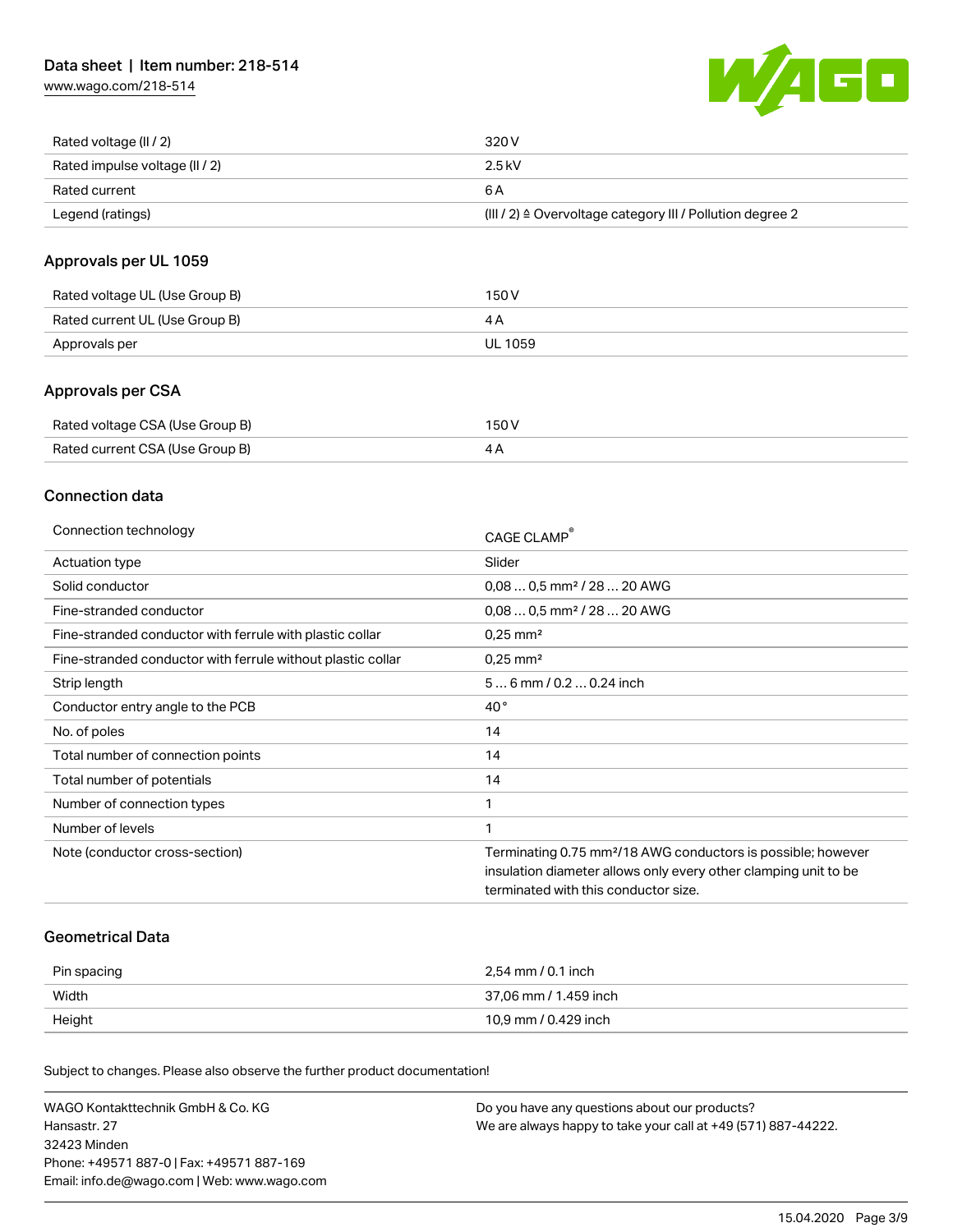# Data sheet | Item number: 218-514

[www.wago.com/218-514](http://www.wago.com/218-514)



| Height from the surface           | 8,1 mm / 0.319 inch        |
|-----------------------------------|----------------------------|
| Depth                             | 13 mm / 0.512 inch         |
| Solder pin length                 | 2.8 mm                     |
| Solder pin dimensions             | $0.5 \times 0.75$ mm       |
| Drilled hole diameter (tolerance) | $1.1$ <sup>(+0,1)</sup> mm |

# PCB contact

| PCB contact                         | тнт                                      |
|-------------------------------------|------------------------------------------|
| Solder pin arrangement              | over the entire terminal strip (in-line) |
| Number of solder pins per potential |                                          |

#### Material Data

| Color                       | gray                                  |
|-----------------------------|---------------------------------------|
| Material group              |                                       |
| Insulating material         | Polyamide 66 (PA 66)                  |
| Flammability class per UL94 | V <sub>0</sub>                        |
| Clamping spring material    | Chrome nickel spring steel (CrNi)     |
| Contact material            | Electrolytic copper $(E_{\text{Cu}})$ |
| Contact plating             | tin-plated                            |
| Fire load                   | 0.059 MJ                              |
| Weight                      | 4.6 <sub>g</sub>                      |

#### Environmental Requirements

| Limit temperature range | . +105 °C<br>-60 |  |
|-------------------------|------------------|--|
|-------------------------|------------------|--|

#### Commercial data

| Product Group      | 4 (Printed Circuit) |
|--------------------|---------------------|
| Packaging type     | <b>BOX</b>          |
| Country of origin  | <b>PL</b>           |
| <b>GTIN</b>        | 4044918878623       |
| Customs Tariff No. | 85369010000         |

# Approvals / Certificates

#### Country specific Approvals

Email: info.de@wago.com | Web: www.wago.com

|                                           |                                                                            |                                               | Certificate                                                   |  |  |
|-------------------------------------------|----------------------------------------------------------------------------|-----------------------------------------------|---------------------------------------------------------------|--|--|
| Logo                                      | Approval                                                                   | Additional Approval Text                      | name                                                          |  |  |
|                                           | Subject to changes. Please also observe the further product documentation! |                                               |                                                               |  |  |
| WAGO Kontakttechnik GmbH & Co. KG         |                                                                            | Do you have any questions about our products? |                                                               |  |  |
| Hansastr, 27                              |                                                                            |                                               | We are always happy to take your call at +49 (571) 887-44222. |  |  |
| 32423 Minden                              |                                                                            |                                               |                                                               |  |  |
| Phone: +49571 887-0   Fax: +49571 887-169 |                                                                            |                                               |                                                               |  |  |

15.04.2020 Page 4/9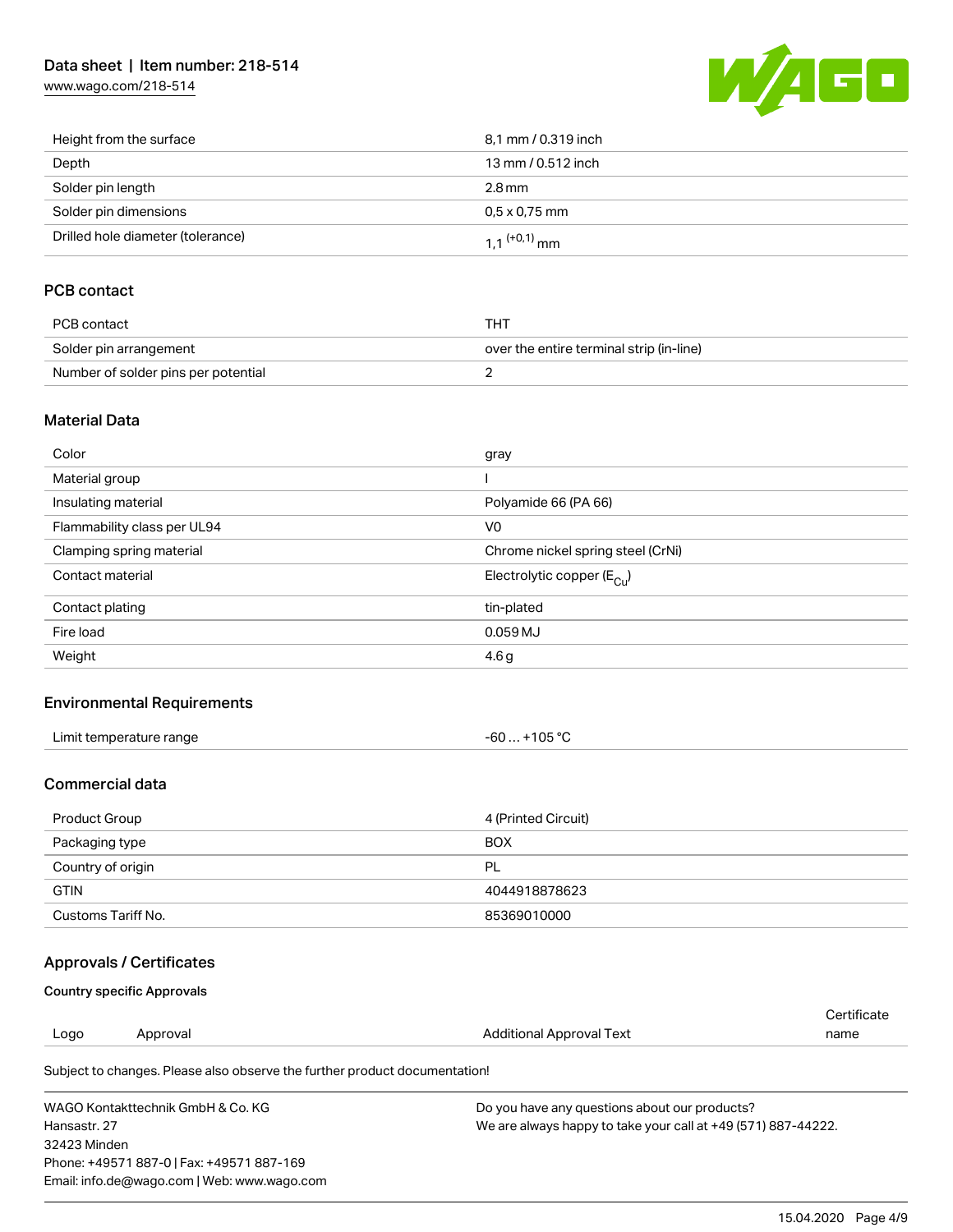

|                     | UL                                      | <b>UL 1059</b>                  | 20190630-           |
|---------------------|-----------------------------------------|---------------------------------|---------------------|
| Logo                | Approval                                | <b>Additional Approval Text</b> | Certificate<br>name |
| <b>UL-Approvals</b> |                                         |                                 |                     |
| KEMA                | <b>ENEC</b><br>DEKRA Certification B.V. | EN 60947                        | 2160584.01          |
|                     | <b>CSA</b><br>DEKRA Certification B.V.  | C22.2 No. 158                   | 1565656             |
|                     | <b>CCA</b><br>DEKRA Certification B.V.  | EN 60947                        | NTR NL-<br>7076     |
|                     | <b>CCA</b><br>DEKRA Certification B.V.  | EN 60947-7-4                    | NTR NL-<br>7267     |

#### Counterpart

# Compatible products

UL International Germany GmbH

Email: info.de@wago.com | Web: www.wago.com

| check                                                                                                          |                                                                                                         |                                               |                                                               |
|----------------------------------------------------------------------------------------------------------------|---------------------------------------------------------------------------------------------------------|-----------------------------------------------|---------------------------------------------------------------|
|                                                                                                                | Item no.: 735-500<br>Test pin; 1 mm $\varnothing$ ; with solder connection for test wire                |                                               | www.wago.com/735-500                                          |
| ferrule                                                                                                        |                                                                                                         |                                               |                                                               |
|                                                                                                                | Item no.: 216-131<br>Ferrule; Sleeve for 0.25 mm <sup>2</sup> / AWG 24; uninsulated; electro-tin plated |                                               | www.wago.com/216-131                                          |
|                                                                                                                | Item no.: 216-151<br>Ferrule; Sleeve for 0.25 mm <sup>2</sup> / AWG 24; uninsulated; electro-tin plated |                                               | www.wago.com/216-151                                          |
|                                                                                                                | Item no.: 216-301                                                                                       |                                               |                                                               |
|                                                                                                                | Subject to changes. Please also observe the further product documentation!                              |                                               |                                                               |
| WAGO Kontakttechnik GmbH & Co. KG<br>Hansastr, 27<br>32423 Minden<br>Phone: +49571 887-0   Fax: +49571 887-169 |                                                                                                         | Do you have any questions about our products? | We are always happy to take your call at +49 (571) 887-44222. |

E45172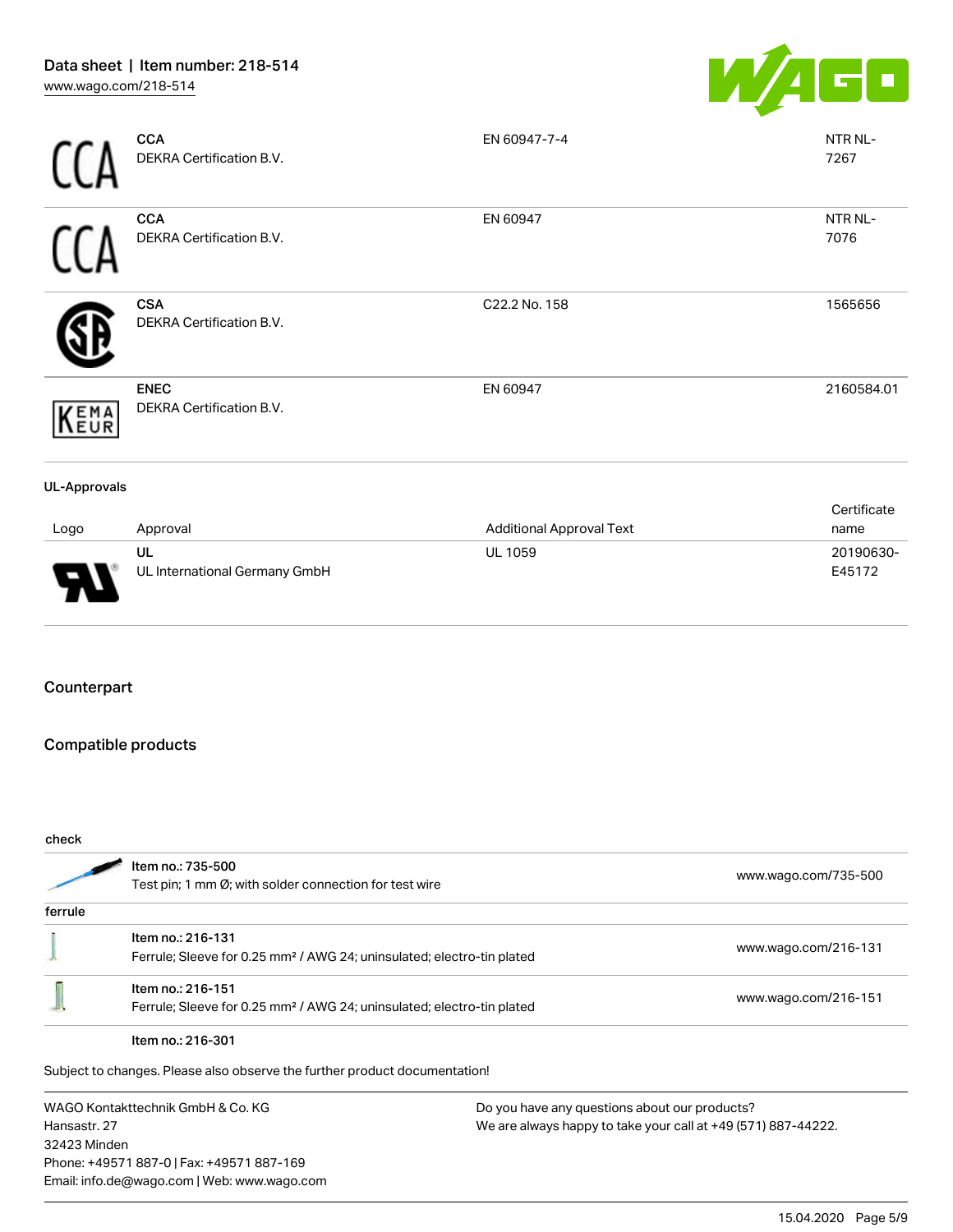32423 Minden

Phone: +49571 887-0 | Fax: +49571 887-169 Email: info.de@wago.com | Web: www.wago.com



Ferrule; Sleeve for 0.25 mm² / AWG 24; insulated; electro-tin plated; yellow [www.wago.com/216-301](http://www.wago.com/216-301)

|                      | Item no.: 216-321<br>Ferrule; Sleeve for 0.25 mm <sup>2</sup> / AWG 24; insulated; electro-tin plated; yellow                                                      |                                                               |                                                                      | www.wago.com/216-321 |  |
|----------------------|--------------------------------------------------------------------------------------------------------------------------------------------------------------------|---------------------------------------------------------------|----------------------------------------------------------------------|----------------------|--|
| tools                |                                                                                                                                                                    |                                                               |                                                                      |                      |  |
|                      | Item no.: 210-648                                                                                                                                                  |                                                               |                                                                      |                      |  |
|                      | Operating tool; Blade: 2.5 x 0.4 mm; with a partially insulated shaft; angled; short                                                                               |                                                               | www.wago.com/210-648                                                 |                      |  |
|                      | Item no.: 210-719                                                                                                                                                  |                                                               |                                                                      |                      |  |
|                      | Operating tool; Blade: 2.5 x 0.4 mm; with a partially insulated shaft                                                                                              |                                                               | www.wago.com/210-719                                                 |                      |  |
|                      | <b>Marking accessories</b>                                                                                                                                         |                                                               |                                                                      |                      |  |
|                      | Item no.: 210-331/254-202                                                                                                                                          |                                                               | www.wago.com/210-331                                                 |                      |  |
|                      | Marking strips; as a DIN A4 sheet; MARKED; 1-16 (400x); Height of marker strip: 2.3 mm/0.091 in; Strip<br>length 182 mm; Horizontal marking; Self-adhesive; white  |                                                               | /254-202                                                             |                      |  |
|                      | Item no.: 210-331/254-204                                                                                                                                          |                                                               | www.wago.com/210-331<br>/254-204                                     |                      |  |
|                      | Marking strips; as a DIN A4 sheet; MARKED; 17-32 (400x); Height of marker strip: 2.3 mm/0.091 in; Strip<br>length 182 mm; Horizontal marking; Self-adhesive; white |                                                               |                                                                      |                      |  |
|                      | Item no.: 210-331/254-206                                                                                                                                          |                                                               | www.wago.com/210-331<br>/254-206<br>www.wago.com/210-331<br>/254-207 |                      |  |
|                      | Marking strips; as a DIN A4 sheet; MARKED; 33-48 (400x); Height of marker strip: 2.3 mm/0.091 in; Strip<br>length 182 mm; Horizontal marking; Self-adhesive; white |                                                               |                                                                      |                      |  |
|                      | Item no.: 210-331/254-207                                                                                                                                          |                                                               |                                                                      |                      |  |
|                      | Marking strips; as a DIN A4 sheet; MARKED; 1-48 (100x); Height of marker strip: 2.3 mm/0.091 in; Strip<br>length 182 mm; Horizontal marking; Self-adhesive; white  |                                                               |                                                                      |                      |  |
| <b>Downloads</b>     |                                                                                                                                                                    |                                                               |                                                                      |                      |  |
| Documentation        |                                                                                                                                                                    |                                                               |                                                                      |                      |  |
|                      | <b>Additional Information</b>                                                                                                                                      |                                                               |                                                                      |                      |  |
|                      | Technical explanations                                                                                                                                             | Apr 3, 2019                                                   | pdf<br>3.6 MB                                                        | Download             |  |
| CAD/CAE-Data         |                                                                                                                                                                    |                                                               |                                                                      |                      |  |
| CAD data             |                                                                                                                                                                    |                                                               |                                                                      |                      |  |
| 2D/3D Models 218-514 |                                                                                                                                                                    |                                                               | <b>URL</b>                                                           | Download             |  |
| <b>CAE</b> data      |                                                                                                                                                                    |                                                               |                                                                      |                      |  |
|                      | EPLAN Data Portal 218-514                                                                                                                                          |                                                               | <b>URL</b>                                                           | Download             |  |
| <b>PCB Design</b>    |                                                                                                                                                                    |                                                               |                                                                      |                      |  |
|                      | Subject to changes. Please also observe the further product documentation!                                                                                         |                                                               |                                                                      |                      |  |
|                      | WAGO Kontakttechnik GmbH & Co. KG<br>Do you have any questions about our products?                                                                                 |                                                               |                                                                      |                      |  |
| Hansastr. 27         |                                                                                                                                                                    | We are always happy to take your call at +49 (571) 887-44222. |                                                                      |                      |  |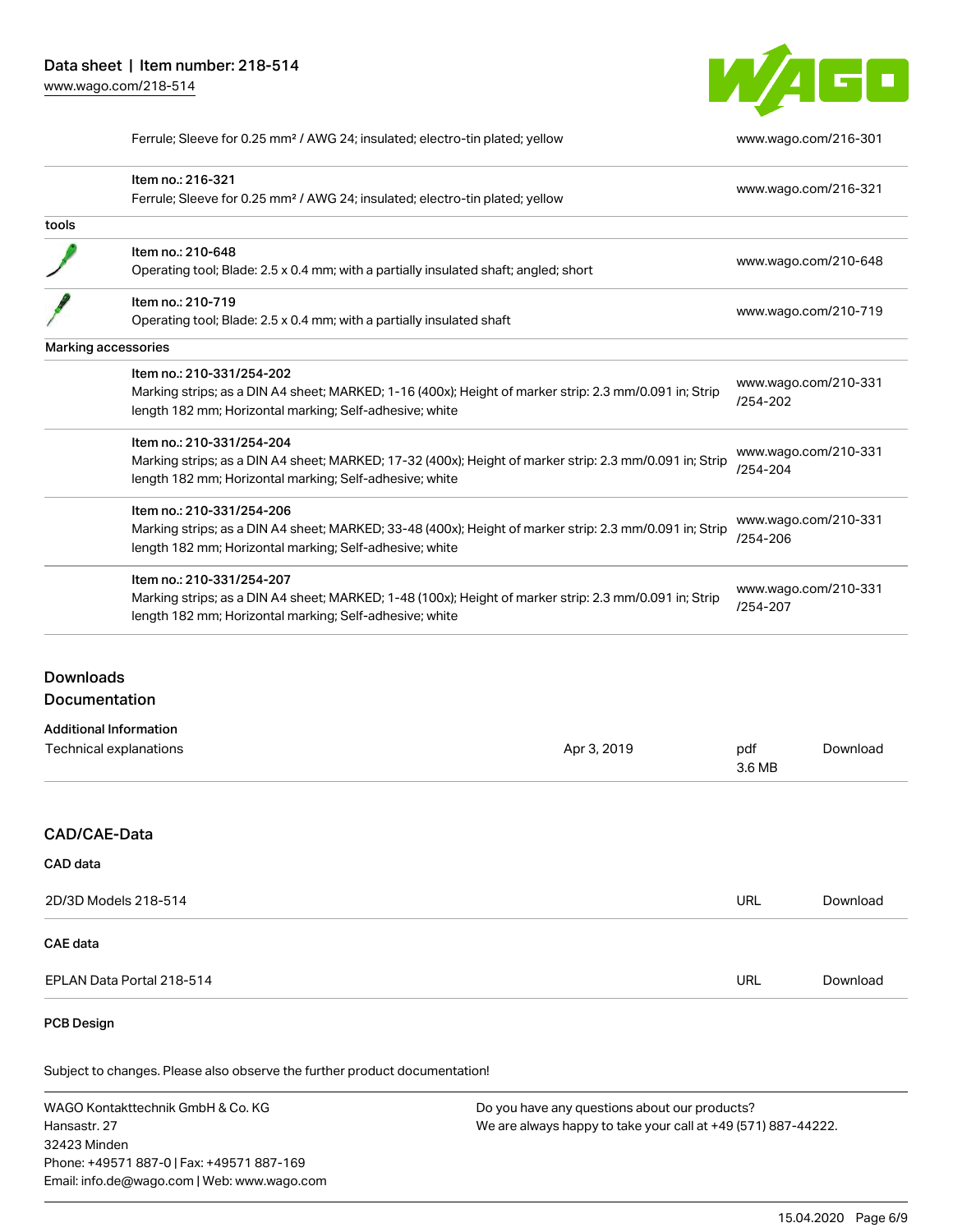

 $\mathbf{F}[\mathbf{r}]$ 

URL [Download](https://www.wago.com/de/d/UltraLibrarian_URLS_218-514)

CAx data for your PCB design, consisting of "schematic symbols and PCB footprints", allow easy integration of the WAGO component into your development environment.

#### Supported formats:

- П Accel EDA 14 & 15
- $\blacksquare$ Altium 6 to current version
- $\blacksquare$ Cadence Allegro
- $\blacksquare$ **DesignSpark**
- $\blacksquare$ Eagle Libraries
- $\blacksquare$ KiCad
- $\blacksquare$ Mentor Graphics BoardStation
- $\blacksquare$ Mentor Graphics Design Architect
- $\blacksquare$ Mentor Graphics Design Expedition 99 and 2000
- П OrCAD 9.X PCB and Capture
- П PADS PowerPCB 3, 3.5, 4.X, and 5.X
- $\blacksquare$ PADS PowerPCB and PowerLogic 3.0
- $\blacksquare$ PCAD 2000, 2001, 2002, 2004, and 2006
- $\blacksquare$ Pulsonix 8.5 or newer
- $\blacksquare$ STL
- $\blacksquare$ 3D STEP
- $\blacksquare$ TARGET 3001!
- $\blacksquare$ View Logic ViewDraw
- П Quadcept
- $\blacksquare$ Zuken CadStar 3 and 4
- $\blacksquare$ Zuken CR-5000 and CR-8000

PCB Component Libraries (EDA), PCB CAD Library Ultra Librarian

Installation Notes

Conductor termination

Subject to changes. Please also observe the further product documentation!

WAGO Kontakttechnik GmbH & Co. KG Hansastr. 27 32423 Minden Phone: +49571 887-0 | Fax: +49571 887-169 Email: info.de@wago.com | Web: www.wago.com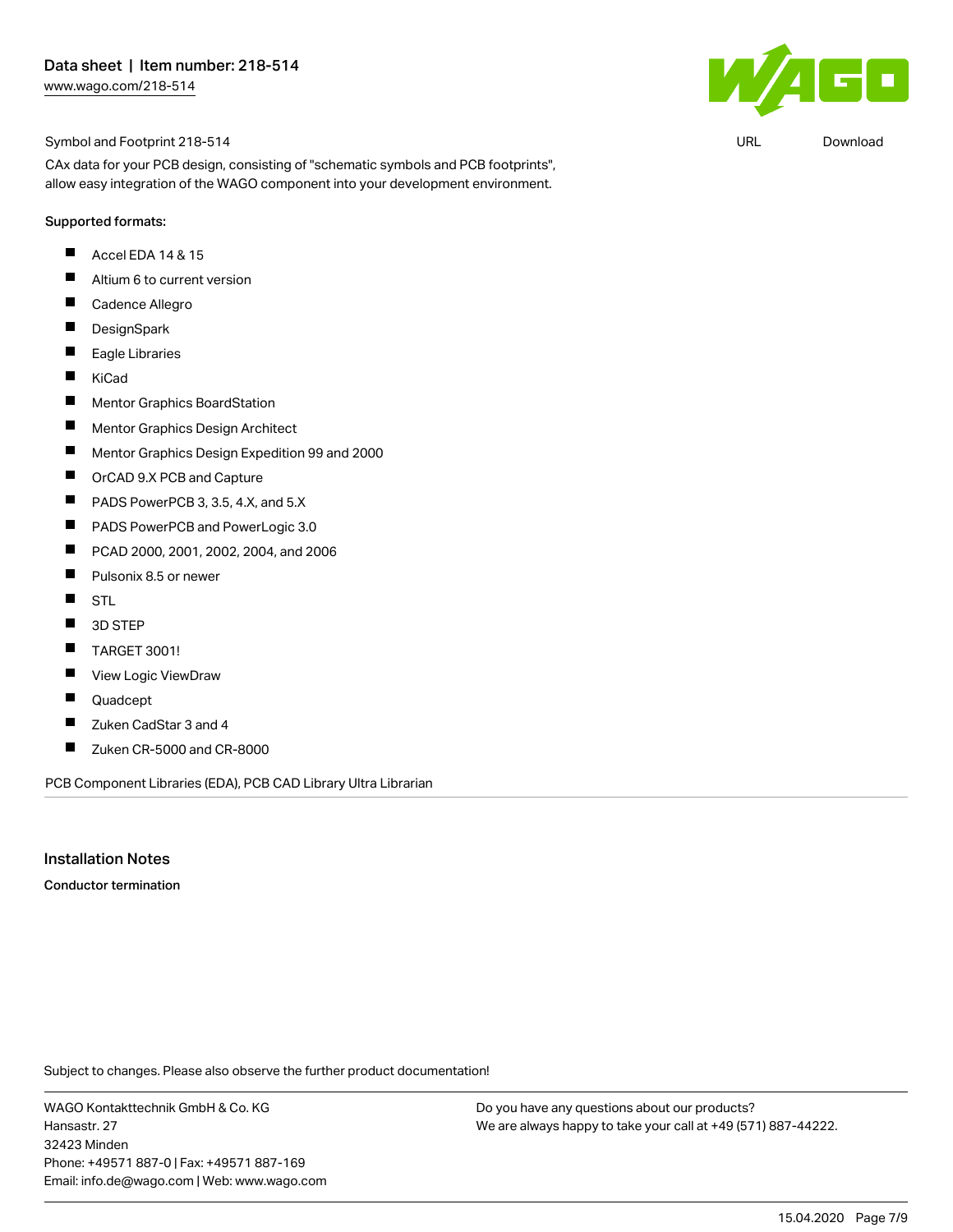# Data sheet | Item number: 218-514

[www.wago.com/218-514](http://www.wago.com/218-514)





Terminating stranded conductors in confined spaces requires a great deal of patience, unless you use the new 218 Series PCB Terminal Strips. The clamping units of these strips can be held open during termination process via integrated locking



Terminating 0.75 mm² (18 AWG) conductors is possible; however, insulation diameter allows only every other clamping unit to be terminated with this conductor size.



Conductor termination: To momentarily open the clamping unit, use screwdriver and then insert a stripped conductor. To open clamping unit for an extended period, move locking slide toward conductor entry hole. Then fully insert stripped conductor and move locking slide back to original position (also possible to perform with fingernail).



Incorrect – do not operate the locking slides from the back.

Marking

slide.

Subject to changes. Please also observe the further product documentation!

WAGO Kontakttechnik GmbH & Co. KG Hansastr. 27 32423 Minden Phone: +49571 887-0 | Fax: +49571 887-169 Email: info.de@wago.com | Web: www.wago.com